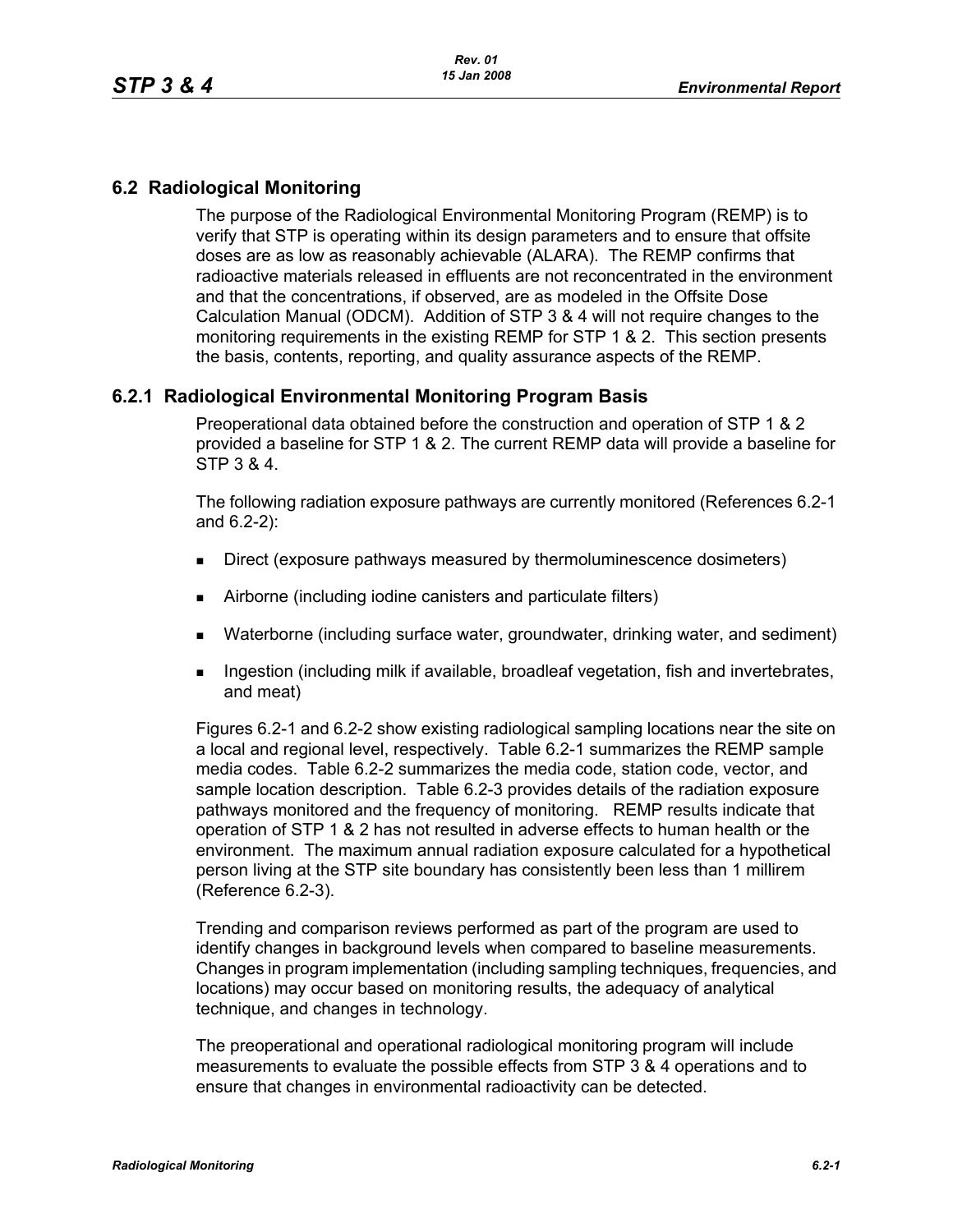## **6.2.2 Existing Radiological Environmental Monitoring Program Contents**

The emphasis of the operational REMP is to verify source control at the plant. In meeting this objective, certain findings have been considered in formulating the operational REMP. Among these, the most important in relation to critical exposure paths and population groups, are the following:

- As of the most recent land use census conducted beyond a 5 mile radius (2006; Reference 6.2-1), no commercial dairy exists within 10 miles of the plant. However, there are ranches with beef cattle within a 10-mile radius. As verified by annual 0-5 mile ODCM Land Use Census results, there are no cows or goats within 5 miles whose milk is consumed by humans.
- **There are extensive commercial crops grown—mainly rice, soybeans, grain** sorghum, and cotton—in the region immediately surrounding the plant. The major portion of irrigation in this region is from the canal and levee systems with water controlled by the Lower Colorado River Authority in Bay City. Alternate irrigation comes from deep water wells 300 feet or greater in depth. Although three irrigation permits have been issued by the Lower Colorado River Authority for irrigation with Colorado River water taken downstream from the plant, these permits have not been exercised due to the brackish quality of the river in this area.
- **Local towns derive their drinking water from groundwater wells; there is no** population consumption of water from the Colorado River below the plant.
- There is substantial commercial harvesting of shellfish in Matagorda Bay, with the potential of harvesting fin fish as well depending on state controls. The Colorado River estuary is limited to sport fishing for human consumption and commercial fishing for bait species.
- **Prevailing winds are from the south to east-southeast.**

## **6.2.2.1 Program Summary**

The design and implementation of the REMP, related surveillance activities, sample analysis, and reporting is performed by STPNOC. The monitoring program is a tiered system in which the level of surveillance is, in part, determined by effluent releases. The minimum program is outlined in the following sections and in Table 6.2-3.

The program is modeled after the minimum REMP described in the 1979 NRC Branch Technical Position (Reference 6.2-4). This program was approved by the NRC and was included in the original Technical Specifications for each STP 1 & 2 unit. The approved program was later relocated based on NRC guidance from the Technical Specifications to the STP ODCM. The **bold faced type** appearing in Table 6.2-2 highlights the requirements of the minimum REMP approved by the NRC for STP 1 & 2.

The sampling frequencies given in Table 6.2-3 were selected to conform to the 1979 NRC Branch Technical Position on environmental monitoring. In some cases, the sampling frequency is determined by inherent characteristics of the medium; e.g., air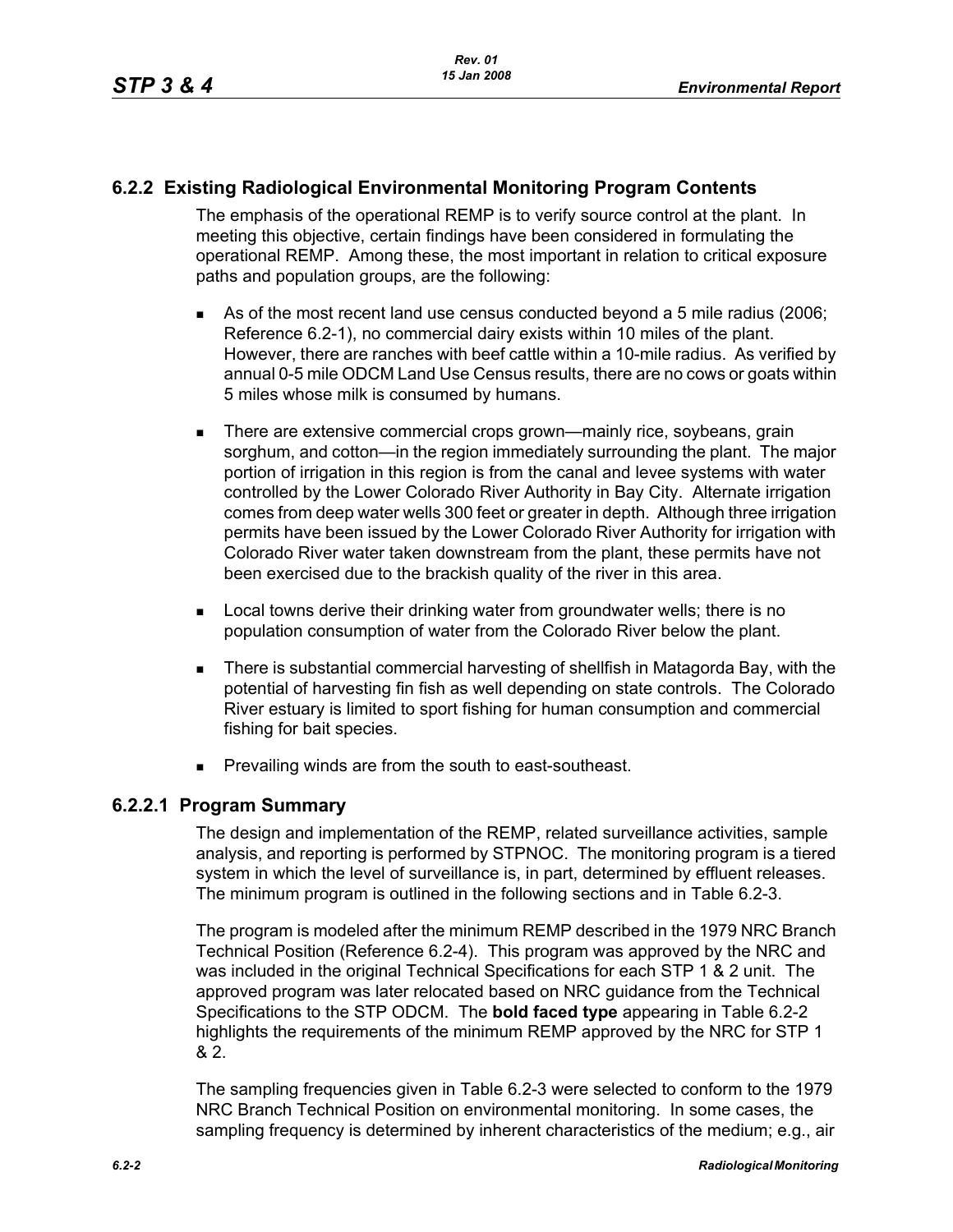filters can be run only 7–10 days before excessive pressure-drop arises. The frequency terms used in Table 6.2-3 generally mean once during the time period specified. Hence, annually means "some time during the year," not 365 days from the previous sample collection time. Likewise, monthly means "during the calendar month," not 30 days from the previous sample date. An effort is made to space the samples reasonably, but sample media availability, other scheduled activities, and equipment availability largely control the precise sample dates.

Typically, reporting units are  $pCi/m^3$  for air  $pCi/l$  for liquid, and  $pCi/kg$  for solid samples. The standard deviation of the net counting rate is computed using the gross counting rate and the background rate.

## **6.2.3 Existing Radiological Environmental Monitoring Program Reporting**

An Annual Radioactive Effluent Release Report (Reference 6.2-3) for the STP site is prepared in accordance with the ODCM and its implementing procedures. Results from REMP implementation are evaluated and compared to previous years' results to identify measurement trends, methodological consistency, and indications that program changes may be required.

An Inter-Laboratory Comparison Program exists to verify accuracy of sample results that are evaluated in the annual Radiological Environmental Operating Report.

A land-use census is conducted annually in accordance with the ODCM. Currently, the census is limited to an area within five miles of the STP units and is used to identify if revisions to the REMP are required. Parameters investigated include locations of nearest residence, milk production, and garden producing broad leaf vegetation.

In the event plant releases result in environmental measurements exceeding regulatory values or the results of an analysis indicate unexpected concentrations of radionuclides in the environment, a more vigorous sampling program may be instituted. In the event of an incident involving large releases of radioactivity from STP, an intensive sampling program would be initiated. This program would include special studies as appropriate for the particular incident and might include special reporting.

## **6.2.4 Existing Quality Assurance Program**

The existing REMP is consistent with Regulatory Guide 4.15 (Reference 6.2-5). Quality assurance is provided in the existing NRC-approved REMP through quality training, a measurement assurance program that includes Inter-Laboratory Comparison Program tests, and administrative and technical procedures.

Control checks and tests are applied to the analytical operations by means of duplicate and/or split analyses of selected samples, and by the introduction of environmental samples with known nuclide concentrations. Calibrations are confirmed by participation in the Nuclear Energy Institute/National Institute of Standards and Technology Measurement Assurance Program.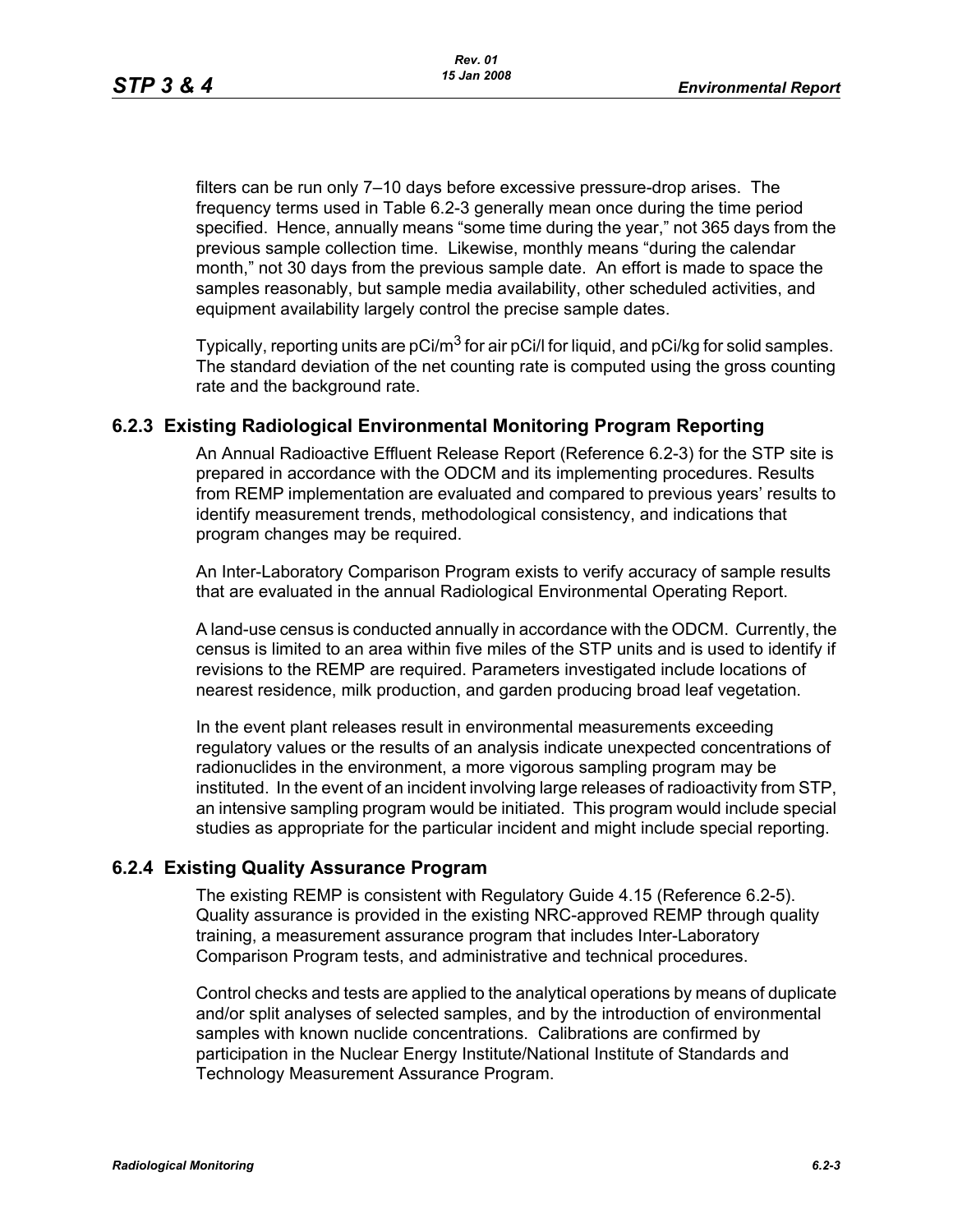$\mathbf I$ 

## **6.2.5 Preoperational and Operational Radiological Monitoring Programs**

The existing STP 1 & 2 REMP will serve as the preoperational radiological monitoring program and is already being implemented. The REMP for STP 3 & 4 will be based on NUREG 1302 and the NRC's Branch Technical Position Paper, "An Acceptable Radiological Environmental Monitoring Program," Revision 1, 1979 (Reference 6.2-4).

The STP 1 & 2 ODCM will be modified, as necessary, to comply with STP 3 & 4 Technical Specifications and will address the requirements of 10 CFR 50 Appendix I. An Annual Radiological Environmental Operating Report as required by the ODCM will be prepared covering all four STP units.

The ODCM contains a detailed description of the proposed monitoring program including (1) number and location of sample collection points and the pathways sampled or measured, (2) sample collection frequency, and sampling duration, (3) type and frequency of analysis, (4) general types of sample collection and monitoring equipment, (5) lower limit of detection for each analysis, and (6) quality-assurance program for radiological environmental monitoring programs (Reference 6.2-1).

As described in Section 5.4, no new exposure pathways will result from the addition of STP 3 & 4. Based on the current radiological sample locations at the Exclusion Area Boundary (EAB), as shown on Figure 6.2-1, and the dose assessment provided in Section 5.4, no additional radiological sampling at the EAB is proposed for STP 3 & 4. Additionally, based on the effluent release points for gaseous and liquid effluent discussed in Section 3.5 and the regional dose analysis provided in Section 5.4, no additional regional monitoring points are proposed. However, it is proposed that the centroid for the regional monitoring be moved to the midpoint between STP 2 & 3.

### **6.2.6 Tritium Monitoring**

Tritium is a radioactive isotope of hydrogen that is produced in the reactor. During the licensing of STP 1 & 2, the presence of tritium was anticipated and accounted for in the Main Cooling Reservoir (MCR), the shallow aquifer and in discharge from relief wells from the MCR to surface water drainage pathways.

Tritium monitoring of surface water, drinking water, and groundwater is currently performed as part of the REMP, as summarized in Table 6.2-3. Supplemental samples are also collected from several other locations on site. Table 6.2-4 summarizes the additional tritium sampling locations. Figure 6.2-3 depicts the tritium monitoring locations. Precise sample station locations and frequencies may change based on sample availability and the need to better define the subsurface migration of tritium. The sampling locations listed in Table 6.2-2 are not part of the required REMP, however, these sample stations, and potentially others, will be used by STP for additional studies to monitor for tritium in groundwater. Although tritium has been identified and analyzed in groundwater and surface water samples, the average annual tritium concentrations observed in the MCR have remained below United States Nuclear Regulatory Commission reporting limits (30,000 pCi/l) and within United States Environmental Protection Agency (40CFR141.66[d]) and State of Texas (30 Texas Administrative Code 290.108) drinking water standards (20,000 pCi/l).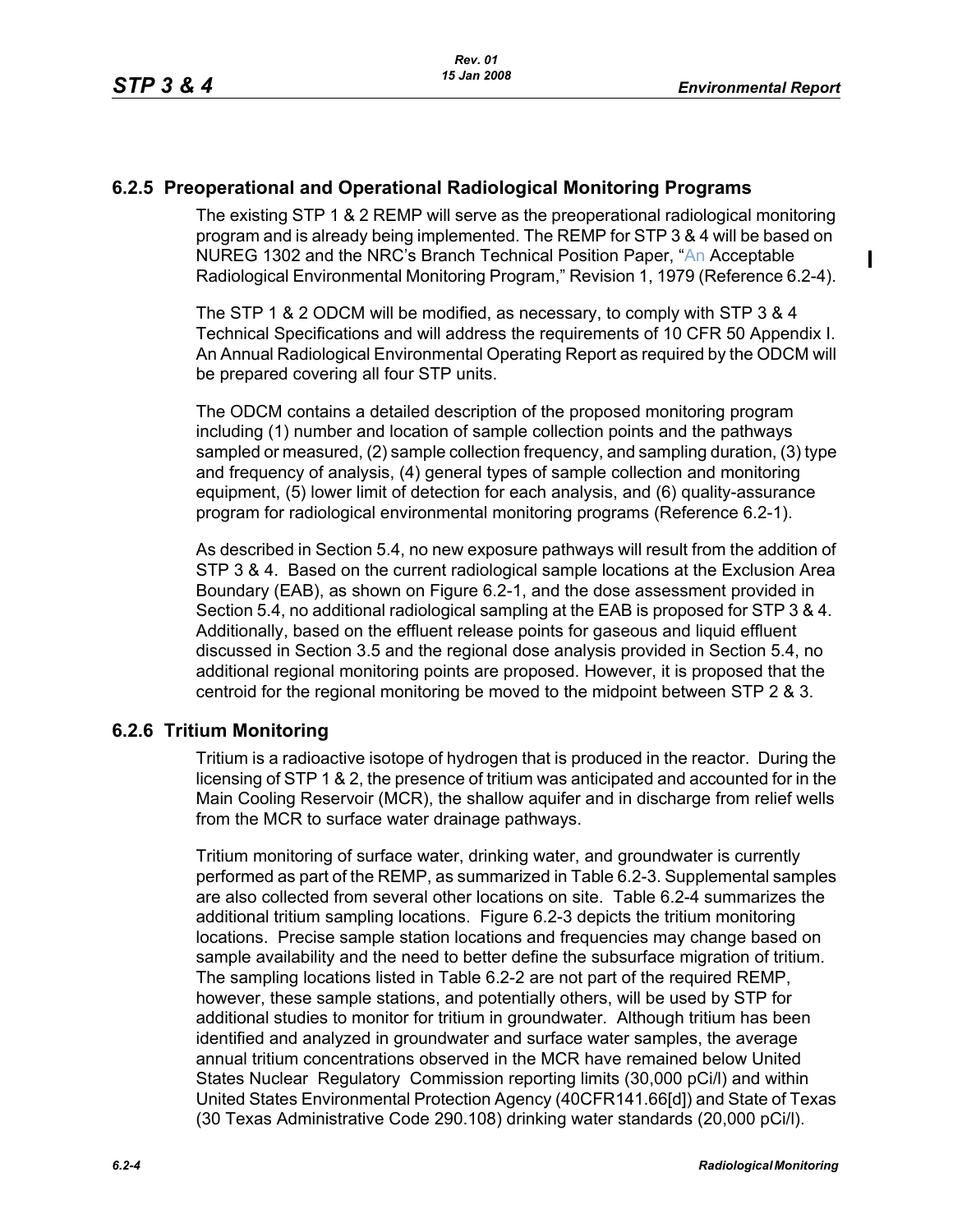In addition, several additional investigatory monitoring points (G901–G912) were sampled during the STP 3 & 4 site investigation performed in the fall 2006. Figure 6.2- 3 depicts the additional tritium monitoring locations that have been used in the additional tritium studies.

## **6.2.7 References**

- 6.2-1 South Texas Project Offsite Dose Calculation Manual, Revision 14, January 2007.
- 6.2-2 South Texas Project 2006 Annual Environmental Operating Report, April 2007.
- 6.2-3 South Texas Project 2006 Annual Radioactive Effluent Release Report, April 2007.
- 6.2-4 "An Acceptable Radiological Environmental Monitoring Program," U.S. Nuclear Regulatory Commission, Radiological Assessment Branch Technical Position, Revision 1, November 1979.
- 6.2-5 "Quality Assurance for Radiological Monitoring Programs (Inception through Normal Operations to License Termination) -- Effluent Streams and the Environment," Regulatory Guide 4.15, Interim Rev. 2, March 2007.
- 6.2-6 "Offsite Dose Calculation Manual Guidance: Standard Radiological Effluent Controls for Boiling Water Reactors," NUREG-1302, April 1991.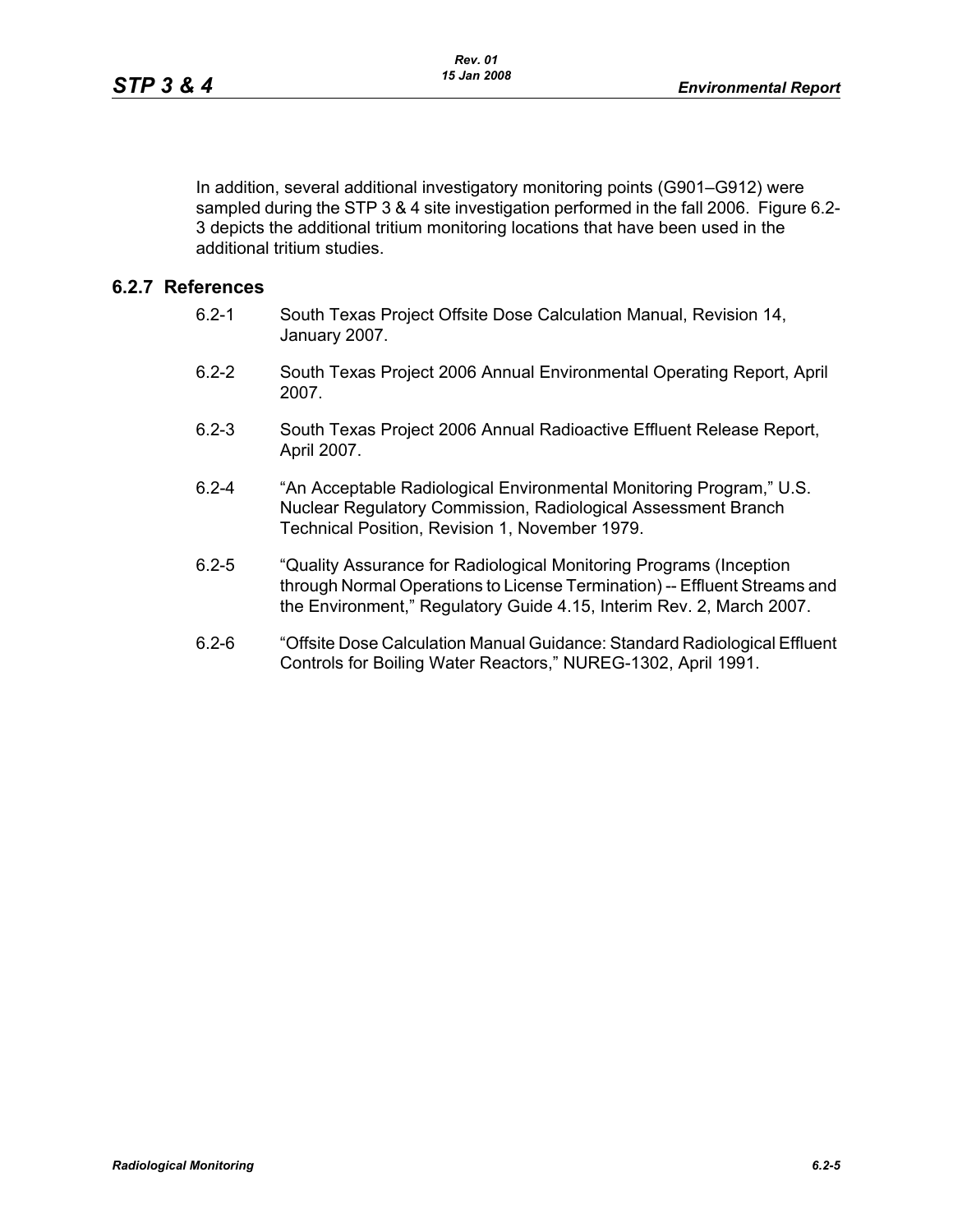| Code           | <b>Sample Type</b>                  | Code           | <b>Sample Type</b>           |
|----------------|-------------------------------------|----------------|------------------------------|
| Al             | Airborne Radioiodine                | L <sub>5</sub> | Cabbage                      |
| AP             | Airborne Particulate                | L <sub>6</sub> | <b>Collard Greens</b>        |
| <b>B1</b>      | <b>Resident Dabbler Duck</b>        | M <sub>1</sub> | <b>Beef Meat</b>             |
| <b>B2</b>      | <b>Resident Diver Duck</b>          | M <sub>2</sub> | <b>Poultry Meat</b>          |
| B <sub>3</sub> | <b>Migratory Dabbler Duck</b>       | M <sub>3</sub> | <b>Wild Swine</b>            |
| <b>B4</b>      | <b>Migratory Diver Duck</b>         | M4             | Domestic Swine               |
| <b>B5</b>      | Goose                               | M <sub>5</sub> | Eggs                         |
| B <sub>6</sub> | Dove                                | M <sub>6</sub> | Game Deer                    |
| B7             | Quail                               | M7             | Alligator                    |
| B <sub>8</sub> | Pigeon                              | M <sub>8</sub> | Rabbit                       |
| <b>CC</b>      | Crustacean Crab                     | OY             | Oyster                       |
| <b>CS</b>      | Crustacean Shrimp                   | SO             | Soil                         |
| <b>DR</b>      | <b>Direct Radiation</b>             | S <sub>1</sub> | Sediment - Shoreline         |
| F <sub>1</sub> | Fish - Piscivorous                  | S <sub>2</sub> | Sediment - Bottom            |
| F <sub>2</sub> | Fish - Crustacean & Insect Feeders  | <b>VB</b>      | Any Combination of L Samples |
| F <sub>3</sub> | Fish - Herbivore & Detritus Feeders | <b>VP</b>      | <b>Pasture Grass</b>         |
| L1             | <b>Banana Leaves</b>                | Wd             | <b>Drinking Water</b>        |
| L2             | Cana Leaves                         | Wg             | Groundwater                  |
| L4             | <b>Turnip Greens</b>                | Ws             | Surface Water                |
|                |                                     | <b>WW</b>      | (Relief) Well Water          |

| Table 6.2-1 Radiological Environmental Monitoring Program |
|-----------------------------------------------------------|
| <b>Sample Media Codes</b>                                 |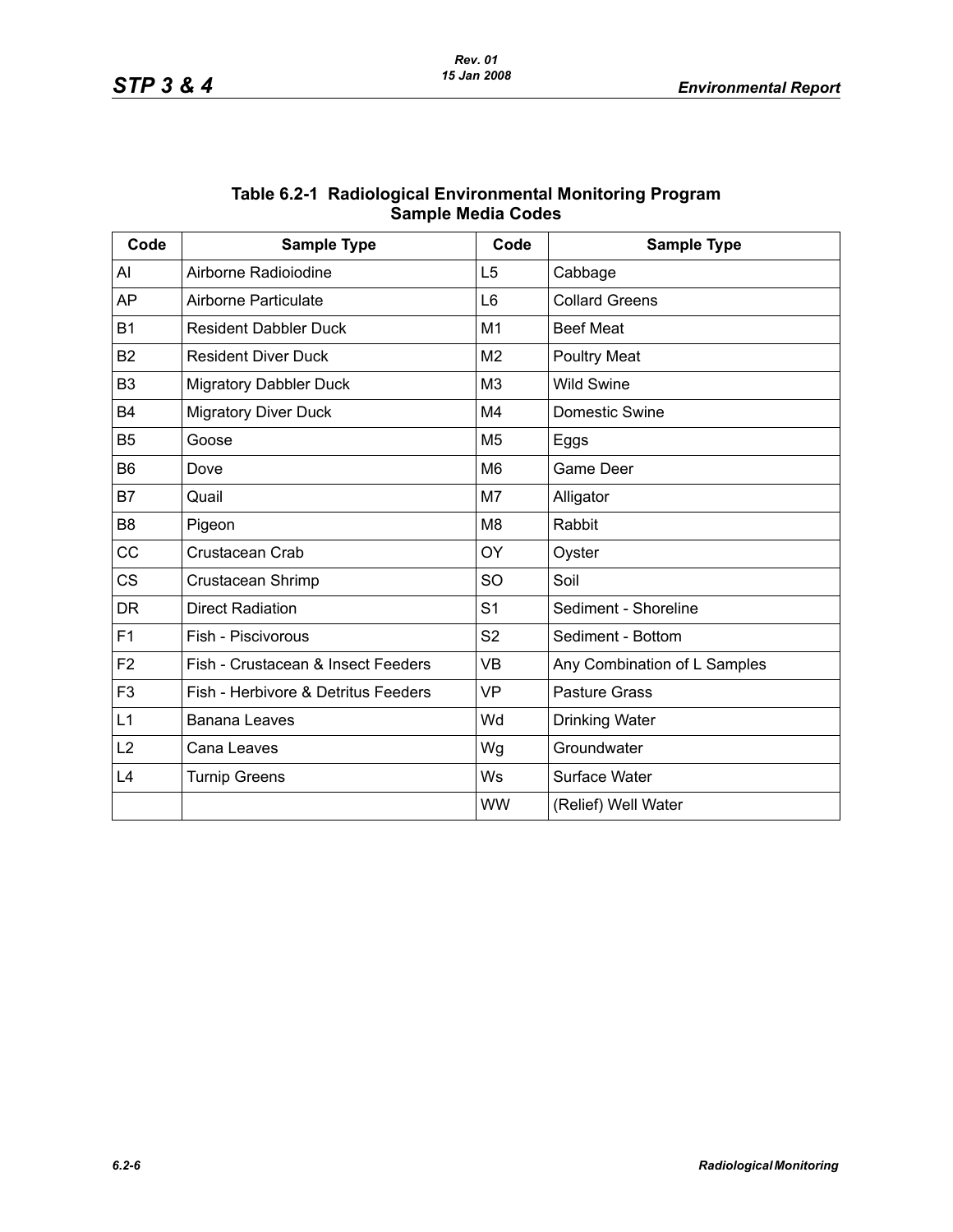## **Table 6.2-2 Radiological Environmental Monitoring Program Sample Submission Code (Pre-Application, Construction, Preoperation, & Operation)**

| <b>Media Code</b> | <b>Station</b><br>Code | <b>Vector</b><br>(Approximate) | <b>Location Description</b>                    |
|-------------------|------------------------|--------------------------------|------------------------------------------------|
| DR AI AP VB VP SO | 001                    | 1 mile N                       | FM 521                                         |
| <b>DR</b>         | 002                    | 1 mile NNE                     | FM 521                                         |
| <b>DR</b>         | 003                    | 1 mile NE                      | FM 521                                         |
| <b>DR</b>         | 004                    | 1 mile ENE                     | FM 521                                         |
| <b>DR</b>         | 005                    | 1 mile E                       | FM 521                                         |
| DR AI AP SO       | 006                    | 3.5 miles ESE                  | Site near reservoir makeup pumping<br>facility |
| <b>DR</b>         | 007                    | 3.5 miles SE                   | <b>MCR Dike</b>                                |
| <b>DR</b>         | 008                    | 0.25 mile SSE                  | <b>MCR Dike</b>                                |
| <b>DR</b>         | 009                    | 0.25 mile S                    | <b>MCR Dike</b>                                |
| <b>DR</b>         | 010                    | 0.25 mile SSW                  | <b>MCR Dike</b>                                |
| <b>DR</b>         | 011                    | 0.5 mile SW                    | <b>MCR Dike</b>                                |
| <b>DR</b>         | 012                    | 1.5 mile WSW                   | <b>MCR Dike</b>                                |
| <b>DR</b>         | 013                    | 1.5 mile W                     | FM 521                                         |
| <b>DR</b>         | 014                    | 1.5 mile WNW                   | FM 521                                         |
| DR AI AP VB SO VP | 015                    | 1 mile NW                      | FM 521                                         |
| DR AI AP VB SO VP | 016                    | 1 mile NNW                     | FM 521                                         |
| <b>DR</b>         | 017                    | 6.5 miles N                    | Buckeye - FM 1468                              |
| DR AI AP SO       | 018                    | 5.5 miles NNE                  | Celanese Plant - FM 3057                       |
| <b>DR</b>         | 019                    | 5.5 miles NE                   | FM 2668                                        |
| <b>DR</b>         | 020                    | 5 miles ENE                    | FM 2668 & FM 2078                              |
| <b>DR</b>         | 021                    | 5 miles E                      | FM 521 & FM 2668                               |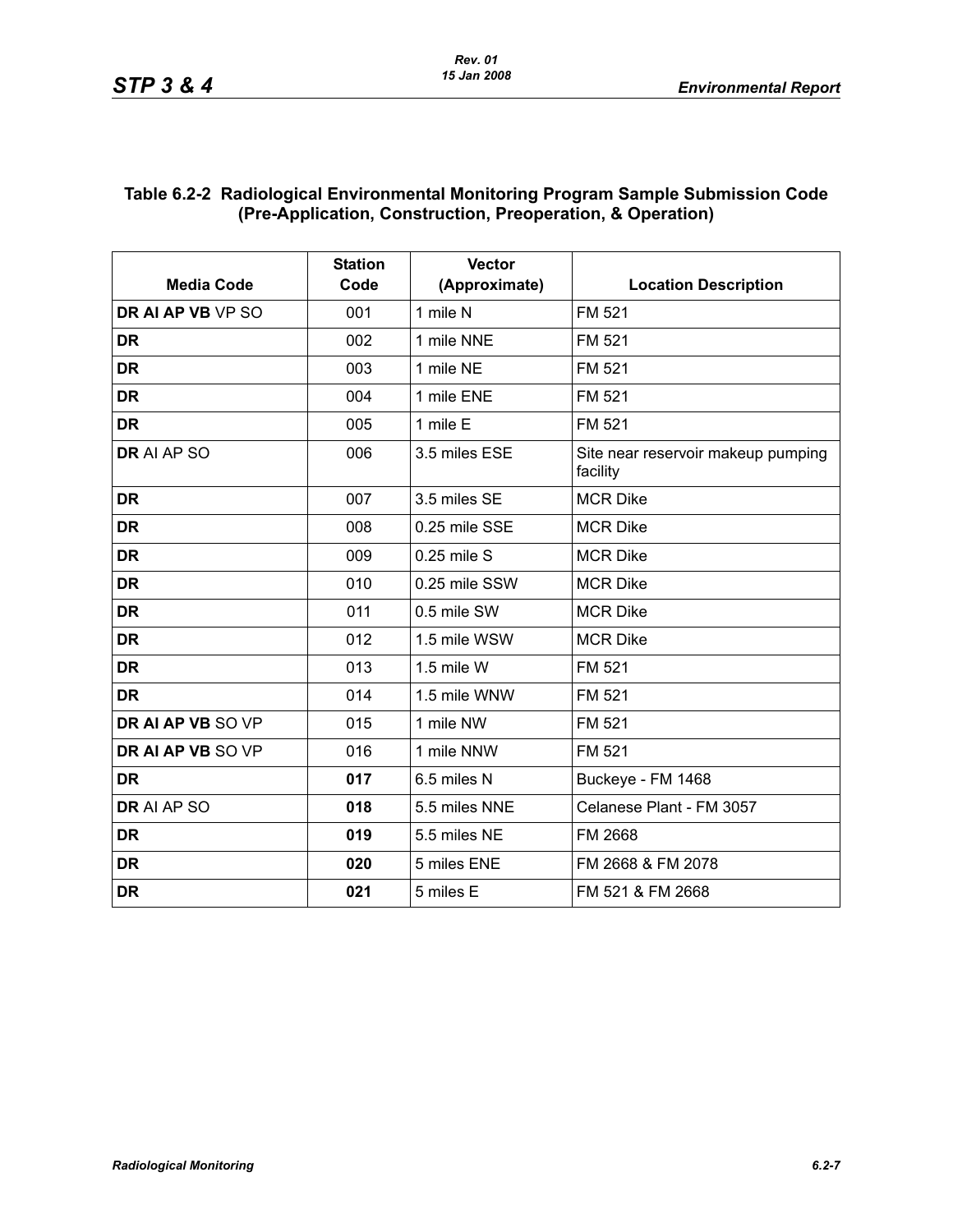#### **Table 6.2-2 Radiological Environmental Monitoring Program Sample Submission Code (Pre-Application, Construction, Preoperation, & Operation) (Continued)**

|                   | <b>Station</b><br><b>Vector</b> |               |                                                                    |  |
|-------------------|---------------------------------|---------------|--------------------------------------------------------------------|--|
| <b>Media Code</b> | Code                            | (Approximate) | <b>Location Description</b>                                        |  |
| <b>DR</b>         | 022                             | 7 miles E     | <b>Equistar Chemical Plant</b>                                     |  |
| <b>DR</b>         | 023 [2]                         | 16 miles ENE  | Intersection of FM 521 and FM 2540                                 |  |
| <b>DR</b>         | 024                             | 4 miles SSE   | <b>MCR Dike</b>                                                    |  |
| <b>DR</b>         | 025                             | 4 miles S     | <b>MCR Dike</b>                                                    |  |
| <b>DR</b>         | 026                             | 4 miles SSW   | <b>MCR Dike</b>                                                    |  |
| <b>DR</b>         | 027                             | 2.5 miles SW  | <b>MCR Dike</b>                                                    |  |
| <b>DR</b>         | 028                             | 5 miles WSW   | FM 1095 & Ellis Road                                               |  |
| DR <sub>SO</sub>  | 029                             | 4.5 miles W   | FM 1095                                                            |  |
| <b>DR</b>         | 030                             | 6 miles WNW   | Tres Palacios Oaks, FM 2853                                        |  |
| <b>DR</b>         | 031                             | 5.5 miles NW  | <b>Wilson Creek Road</b>                                           |  |
| <b>DR</b>         | 032                             | 3.5 miles NNW | FM 1468                                                            |  |
| DR AI AP SO       | 033                             | 14 miles NNE  | Microwave Tower at end of Kilowatt<br>Road in Bay City             |  |
| <b>DR</b>         | 034                             | 7.5 miles ENE | Wadsworth Water Supply Pump<br>Station                             |  |
| DR AI AP SO       | 035                             | 8.5 miles SSE | Matagorda                                                          |  |
| DR.               | 036                             | 9 miles WSW   | <b>College Port</b>                                                |  |
| DR AI AP VB VP SO | 037 [2]                         | 10 miles WSW  | <b>Palacios AEP Substation</b>                                     |  |
| DR                | 038                             | 10.5 miles NW | AEP Substation on TX 71 near<br><b>Blessing</b>                    |  |
| DR AI AP SO       | 039                             | 9 miles NW    | TX 35 under high voltage power lines<br>near Tidehaven High School |  |
| <b>DR</b>         | 040                             | 4.5 miles SW  | <b>Citrus Grove</b>                                                |  |
| <b>DR</b>         | 041                             | 2.0 miles ESE | <b>MCR Dike</b>                                                    |  |
| DR                | 042                             | 8.5 miles NW  | FM 459 at Tidehaven Intermediate<br>School                         |  |
| <b>DR</b>         | 043                             | 4.5 miles SE  | Site boundary at blowdown outlet                                   |  |
| <b>WS</b>         | 209                             | 2 miles ESE   | <b>Kelly Lake</b>                                                  |  |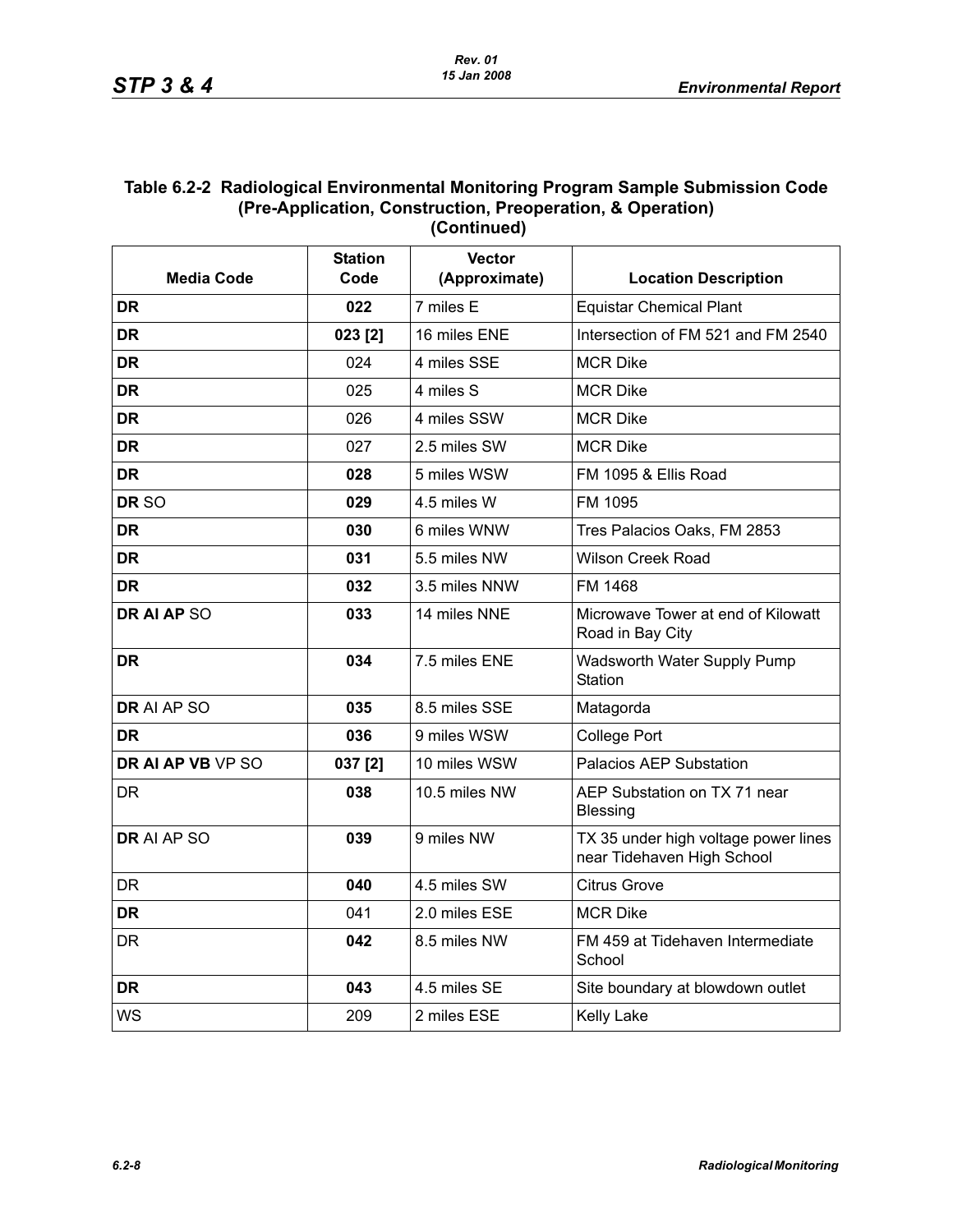#### **Table 6.2-2 Radiological Environmental Monitoring Program Sample Submission Code (Pre-Application, Construction, Preoperation, & Operation) (Continued)**

|                         | <b>Station</b> | <b>Vector</b> |                                                                                                          |
|-------------------------|----------------|---------------|----------------------------------------------------------------------------------------------------------|
| <b>Media Code</b>       | Code           | (Approximate) | <b>Location Description</b>                                                                              |
| <b>WD</b>               | 210            | On Site       | Approved drinking water supply from<br><b>STP</b>                                                        |
| <b>WS S1</b>            | 211 [1]        | 3.5 miles S   | Site, E. Branch Little Robbins Slough                                                                    |
| <b>WS S1</b>            | 212[1]         | 4 miles S     | Little Robbins Slough                                                                                    |
| <b>WS S1</b>            | 213            | 4 miles SE    | W. Branch Colorado River                                                                                 |
| F (1, 2, or 3) CC       | 214            | 2.5 miles SE  | MCR at Makeup Water Discharge                                                                            |
| S <sub>2</sub>          | 215            | 0.5 mile SW   | MCR at Circulating Water Discharge                                                                       |
| <b>WS S2</b>            | 216            | 3.5 miles SSE | MCR at blowdown structure                                                                                |
| F (1, 2, or 3) CC CS OY | 222 [1]        | >10 miles     | West Matagorda Bay                                                                                       |
| <b>WS S(1 or 2)</b>     | 227            | 5-6 miles SE  | West bank of Colorado River<br>downstream of STP across from<br>channel marker #22                       |
| <b>WD</b>               | 228 [2]        | 14 miles NNE  | Le Tulle Park public water supply                                                                        |
| <b>WS S1</b>            | 229            | 2-3 miles ESE | Drainage ditch north of reservoir that<br>empties into Colorado upstream from<br>makeup pumping facility |
| $S(1 \text{ or } 2)$    | 230 [1]        | 3.5 miles ESE | Colorado River at point where<br>drainage ditch (#229) empties into it                                   |
| S(1 or 2) WS            | 233 [1]        | 4.5 miles SE  | Colorado River where MCR<br>blowdown discharge channel empties<br>into it                                |
| WG                      | 235            | 3.8 miles S   | Well B-3 directly south from MCR                                                                         |
| B <sub>8</sub>          | 236            | N/A           | <b>STP Protected Area</b>                                                                                |
| <b>WS</b>               | 237            | 3.7 miles SSE | Blowdown discharge channel from<br><b>MCR</b>                                                            |
| <b>S(1 or 2) WS</b>     | 242 [2]        | >10 miles N   | Colorado River where it intersects<br>Highway 35                                                         |
| <b>WS</b>               | 243 [2]        | >10 miles N   | Colorado River upstream of Bay City<br>Dam at the LCRA pumping station                                   |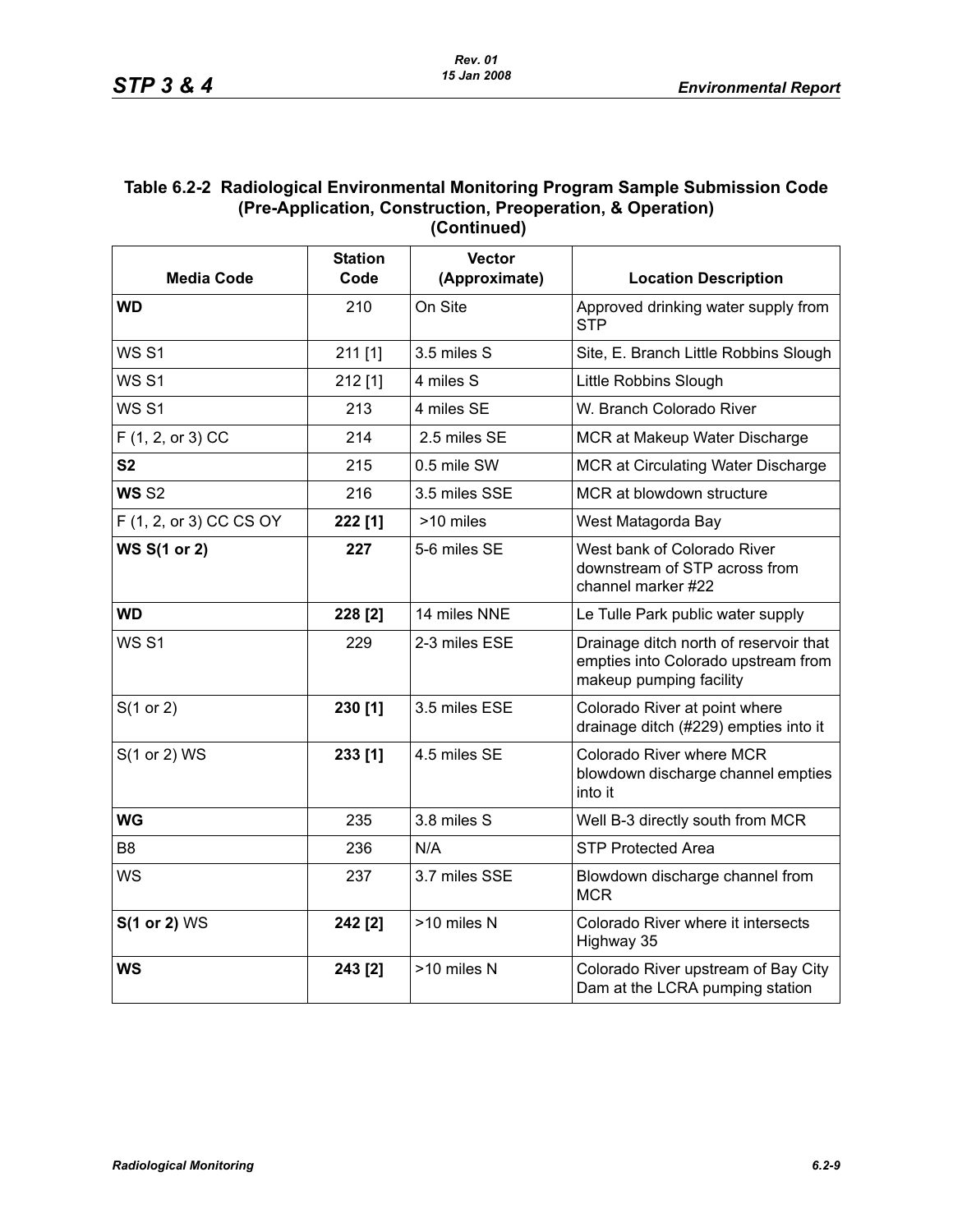$\blacksquare$ 

#### **Table 6.2-2 Radiological Environmental Monitoring Program Sample Submission Code (Pre-Application, Construction, Preoperation, & Operation) (Continued)**

| <b>Media Code</b>   | <b>Station</b><br>Code | <b>Vector</b><br>(Approximate) | <b>Location Description</b>                                                                          |
|---------------------|------------------------|--------------------------------|------------------------------------------------------------------------------------------------------|
| WS                  | 245                    | 4.5 mile SSE                   | Water well approximately 60' deep<br>located on private property about 0.5<br>miles south of the MCR |
| WS                  | 247                    | $<$ 1 mile E                   | <b>Essential Cooling Pond</b>                                                                        |
| $F(1,2,$ or 3)      | 249 [2]                | N/A                            | Control sample purchased from a<br>local retailer                                                    |
| <b>SO</b>           | 250                    | 0.75 miles NW                  | Sewage sludge land farming area                                                                      |
| WG                  | 251                    | 4.0 miles SSE                  | Test Well B-4, upper aquifer                                                                         |
| F(1, 2, or 3) CC S2 | 300                    | S                              | <b>STP Main Cooling Reservoir MCR</b>                                                                |
| <b>WW</b>           | 701                    | 4 miles S                      | MCR Relief Well #440                                                                                 |
| WS                  | Q <sub>01</sub>        | N/A                            | Quarterly composite of station #227<br>and/or alternate #233 (1)                                     |
| WS                  | Q <sub>02</sub>        | N/A                            | Quarterly composite of station #243<br>and/or alternate #242 (1)                                     |

*[1]* This station may be used to obtain the required aquatic samples in the vicinity of STP that may be influenced by plant operations.

*[2]* Control Station

MCR - STP Main Cooling Reservoir

Media codes typed in bold satisfy collection requirement described in Table 6.2-3

Station codes printed in bold identify offsite locations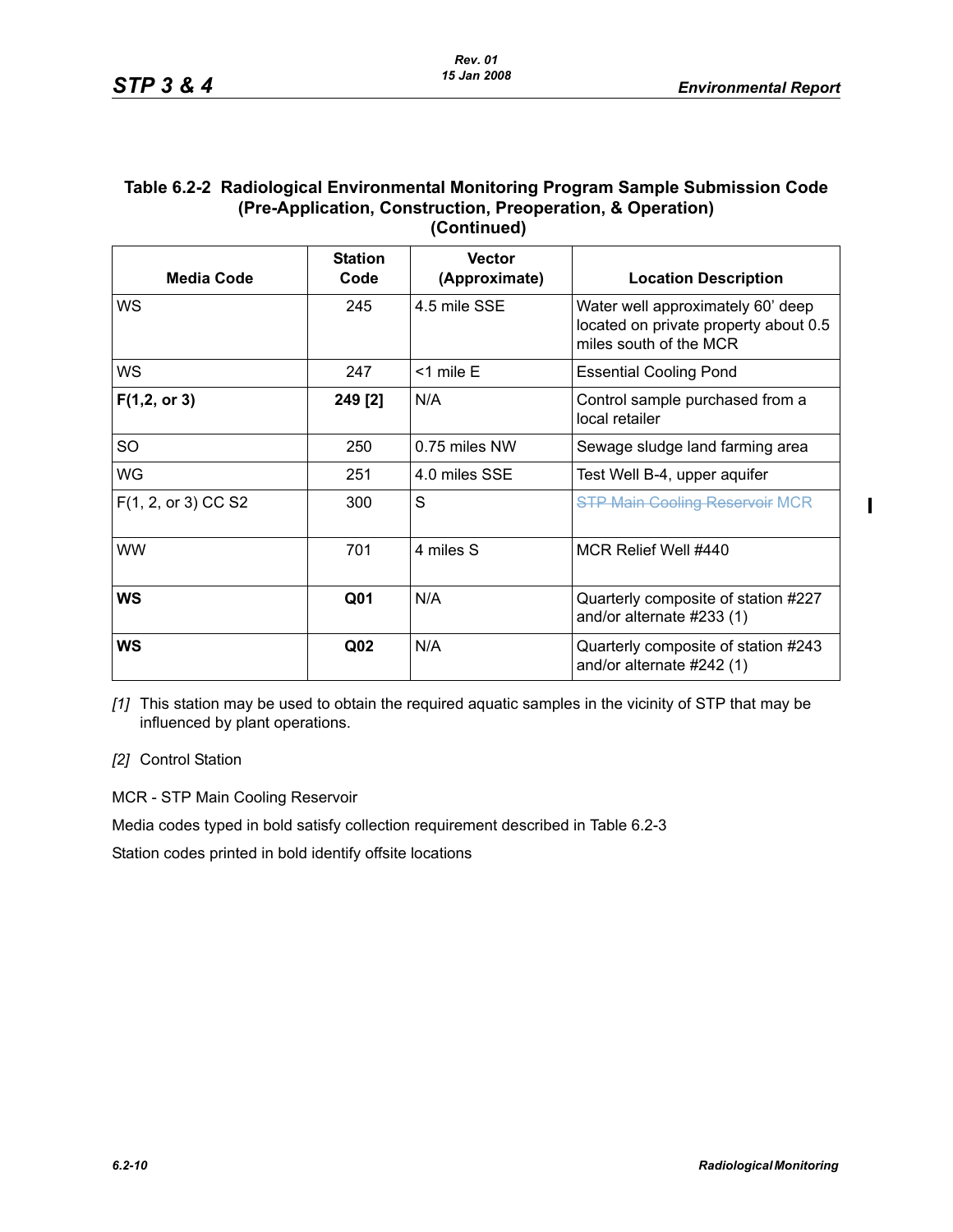|                                                                                                                                                                                                                                                                                                                                                           | No. Sampling<br><b>Stations</b> | Routine<br><b>Sampling Mode</b>     | Sampling and<br>Collection<br>Frequency                     | <b>Analysis Type</b>                               | <b>Minimum Analysis</b><br>Frequency |
|-----------------------------------------------------------------------------------------------------------------------------------------------------------------------------------------------------------------------------------------------------------------------------------------------------------------------------------------------------------|---------------------------------|-------------------------------------|-------------------------------------------------------------|----------------------------------------------------|--------------------------------------|
| <b>Direction Radiation</b>                                                                                                                                                                                                                                                                                                                                |                                 |                                     |                                                             |                                                    |                                      |
| Exposure Media: TLD<br>16 - Located in all 16 meteorological sectors, 0.2 [1] to 4<br>miles<br>16 - Located in all 16 meteorological sectors, 2 to 7 miles<br>6 - Located in special interest areas (e.g., schools,<br>population centers), within 14 miles<br>2 - Control stations located in areas of minimal wind<br>direction (WSW, ENE), 10-16 miles | 40                              | Continuously                        | Quarterly                                                   | Gamma Dose                                         | Quarterly                            |
| Airborne                                                                                                                                                                                                                                                                                                                                                  |                                 |                                     |                                                             |                                                    |                                      |
| Exposure Media: Charcoal and Particulate Filters                                                                                                                                                                                                                                                                                                          | 5                               | Continuous<br>sampler<br>operations | Weekly or more<br>frequently if required<br>by dust loading |                                                    |                                      |
| 3 - Located at the exclusion zone, N, NNW, NW sectors,<br>1 mile                                                                                                                                                                                                                                                                                          |                                 |                                     |                                                             | Radionuclide Canister:<br>$I-131$                  | Weekly                               |
| 1 - Located in Bay City, 14 miles                                                                                                                                                                                                                                                                                                                         |                                 |                                     |                                                             | Particulate Sampler: Gross<br><b>Beta Activity</b> | Following filter change              |
| 1 - Control Station, located in a minimal wind direction<br>(WSW), 10 miles                                                                                                                                                                                                                                                                               |                                 |                                     |                                                             | Gamma Isotopic of composite<br>(by location)       | Quarterly                            |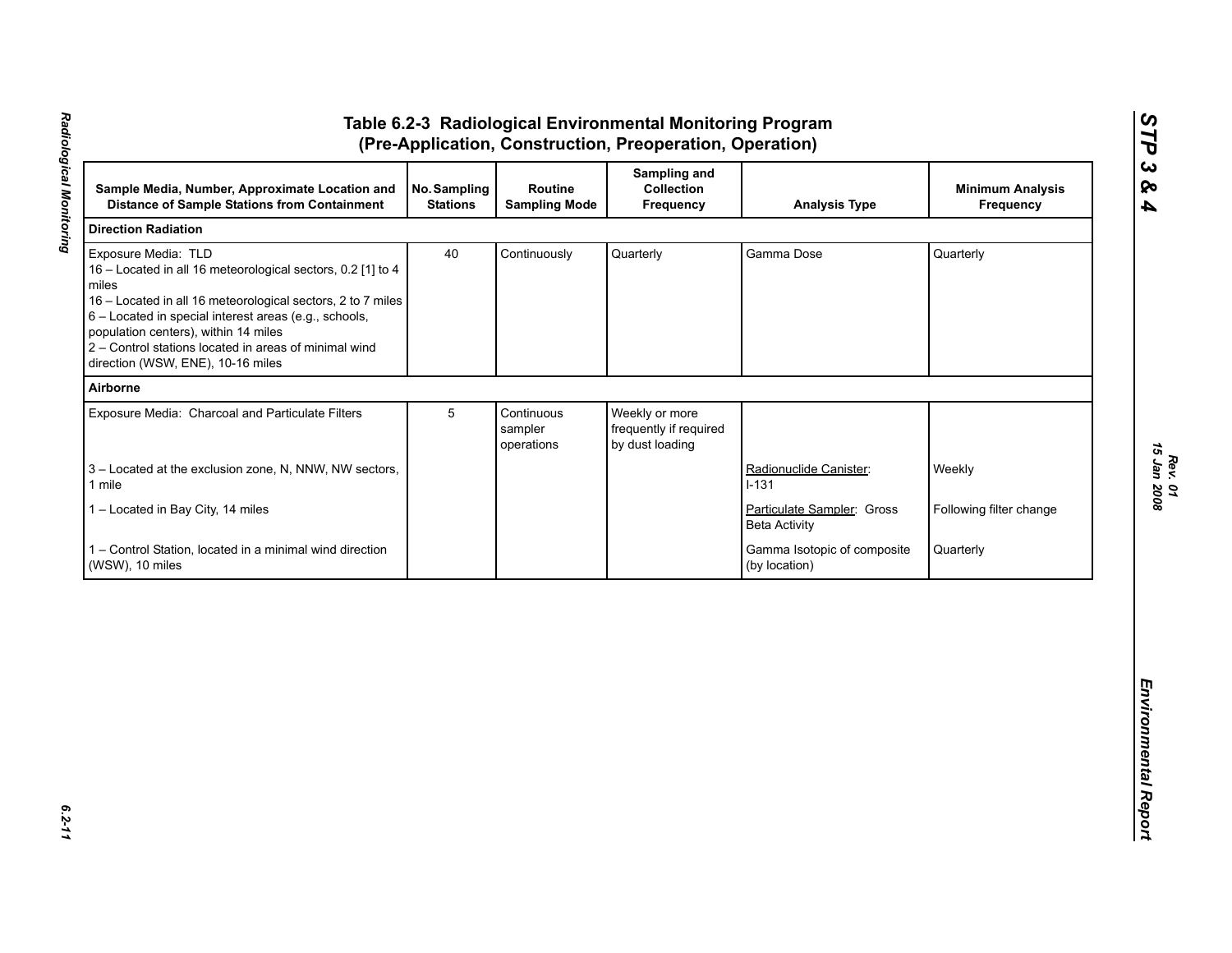| Sample Media, Number, Approximate Location and<br><b>Distance of Sample Stations from Containment</b> | No. Sampling<br><b>Stations</b> | Routine<br><b>Sampling Mode</b>                                            | Sampling and<br>Collection<br><b>Frequency</b> | <b>Analysis Type</b>                            | <b>Minimum Analysis</b><br>Frequency |
|-------------------------------------------------------------------------------------------------------|---------------------------------|----------------------------------------------------------------------------|------------------------------------------------|-------------------------------------------------|--------------------------------------|
| Waterborne                                                                                            |                                 |                                                                            |                                                |                                                 |                                      |
| Surface Water                                                                                         |                                 |                                                                            |                                                |                                                 |                                      |
| 1 - Locatedin MCR at the MCR blowdown structure                                                       | 9                               | Composite<br>sample over a 1<br>month period<br>(grab if not<br>available) | Monthly                                        | Gamma Isotopic                                  | Monthly                              |
| 1 – Located above the site on the Colorado River not<br>influenced by plant discharge (control)       |                                 |                                                                            |                                                | Tritium                                         | Quarterly Composite                  |
| 1 - Located downstream from blowdown entrance into<br>the Colorado River                              |                                 |                                                                            |                                                |                                                 |                                      |
| Groundwater                                                                                           |                                 |                                                                            |                                                |                                                 |                                      |
| 1 - Located at well downgradient in the shallow aquifer<br>$(B-4)$                                    |                                 | Grab                                                                       | Quarterly                                      | Gamma Isotopic and Tritium                      | Quarterly                            |
| Drinking Water (Tap)                                                                                  |                                 |                                                                            |                                                |                                                 |                                      |
| 1 - Located on site [2]<br>1 - Located at a control station                                           |                                 | Grab                                                                       | Quarterly                                      | Gamma Isotopic and Gamma<br>Isotopic<br>Tritium | Monthly<br>Quarterly Composite       |
| Sediment                                                                                              |                                 | Grab                                                                       | Semiannually                                   | Gamma Isotopic                                  | Semiannually                         |
| 1 - Located above the site on the Colorado River, not<br>influenced by plant discharge                |                                 |                                                                            |                                                |                                                 |                                      |
| 1 – Located downstream from blowdown entrance into<br>the Colorado River                              |                                 |                                                                            |                                                |                                                 |                                      |
| 1 - Located in MCR                                                                                    |                                 |                                                                            |                                                |                                                 |                                      |

*6.2-12*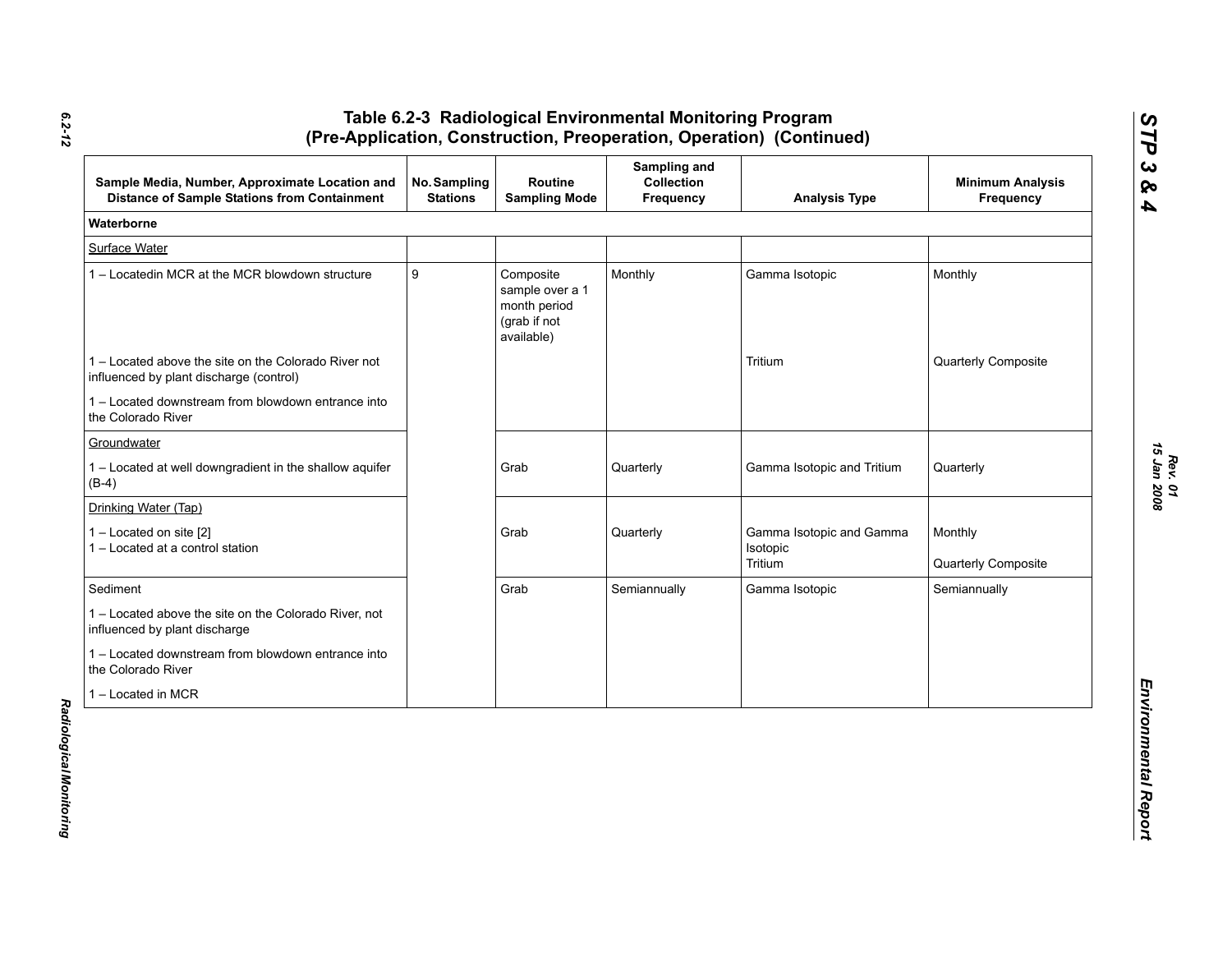| Sample Media, Number, Approximate Location and<br><b>Distance of Sample Stations from Containment</b>                                                                                                                                                     | No. Sampling<br><b>Stations</b> | <b>Routine</b><br><b>Sampling Mode</b> | Sampling and<br><b>Collection</b><br>Frequency                            | <b>Analysis Type</b>                 | <b>Minimum Analysis</b><br>Frequency                                   |
|-----------------------------------------------------------------------------------------------------------------------------------------------------------------------------------------------------------------------------------------------------------|---------------------------------|----------------------------------------|---------------------------------------------------------------------------|--------------------------------------|------------------------------------------------------------------------|
| Ingestion                                                                                                                                                                                                                                                 |                                 |                                        |                                                                           |                                      |                                                                        |
| Milk [3]                                                                                                                                                                                                                                                  | 7                               | Grab                                   | Semi-monthly when<br>animals are on<br>pasture; monthly at<br>other times | Gamma-Isotopic and I-131             | Semi-monthly when<br>animals are on pasture;<br>monthly at other times |
| <b>Broadleaf Vegetation [4]</b>                                                                                                                                                                                                                           |                                 |                                        |                                                                           |                                      |                                                                        |
| 2 – Located at the exclusion zone, N, NW, or NNW<br>sectors                                                                                                                                                                                               |                                 | Grab                                   | Monthly during<br>growing season (when                                    | Gamma-Isotopic and I-131             | As collected                                                           |
| 1 – Located in a minimal wind direction                                                                                                                                                                                                                   |                                 |                                        | available)                                                                |                                      |                                                                        |
| <b>Fish and Invertebrates (edible portions)</b>                                                                                                                                                                                                           |                                 |                                        |                                                                           |                                      |                                                                        |
| 1 - Representing commercially or recreational important<br>species in vicinity of STP that may be influenced by plant<br>operation                                                                                                                        |                                 | Grab                                   | Sample semiannually                                                       | Gamma-Isotopic on edible<br>portions | As collected                                                           |
| 1 - Same or analogous species in area not influenced by<br><b>STP</b>                                                                                                                                                                                     |                                 |                                        |                                                                           |                                      |                                                                        |
| 1 - Same or analogous species in the MCR                                                                                                                                                                                                                  |                                 |                                        |                                                                           |                                      |                                                                        |
| <b>Agriculture Products [5]</b>                                                                                                                                                                                                                           |                                 | Grab                                   | At time of harvest                                                        | Gamma-Isotopic on edible<br>portions | As collected                                                           |
| Domestic Meat                                                                                                                                                                                                                                             |                                 |                                        |                                                                           |                                      |                                                                        |
| 1 - Represents domestic stock fed on crops grown<br>exclusively within 10 miles of plant                                                                                                                                                                  |                                 | Grab                                   | Annually                                                                  | Gamma-Isotopic                       | As collected                                                           |
| Source - Reference 6.2-1                                                                                                                                                                                                                                  |                                 |                                        |                                                                           |                                      |                                                                        |
| [1] The inner ring of stations in the southern sector is located within one mile due to the main cooling reservoir.                                                                                                                                       |                                 |                                        |                                                                           |                                      |                                                                        |
| [2] No municipal water systems affected by STP. This sample taken from deep aquifer supplying drinking water to employees at work.                                                                                                                        |                                 |                                        |                                                                           |                                      |                                                                        |
| [3] Limited source of sample in the vicinity of STP.                                                                                                                                                                                                      |                                 |                                        |                                                                           |                                      |                                                                        |
| [4] Three different kinds of broadleaf vegetation are to be collected over the growing season, not each collection period.                                                                                                                                |                                 |                                        |                                                                           |                                      |                                                                        |
| [5] No sample stations have been identified in the vicinity of the site. Presently, no agricultural land is irrigated by water into which liquid plant wastes<br>will be discharged. Agricultural products will be considered if these conditions change. |                                 |                                        |                                                                           |                                      |                                                                        |

*STP 3 & 4*

 $6.2 - 13$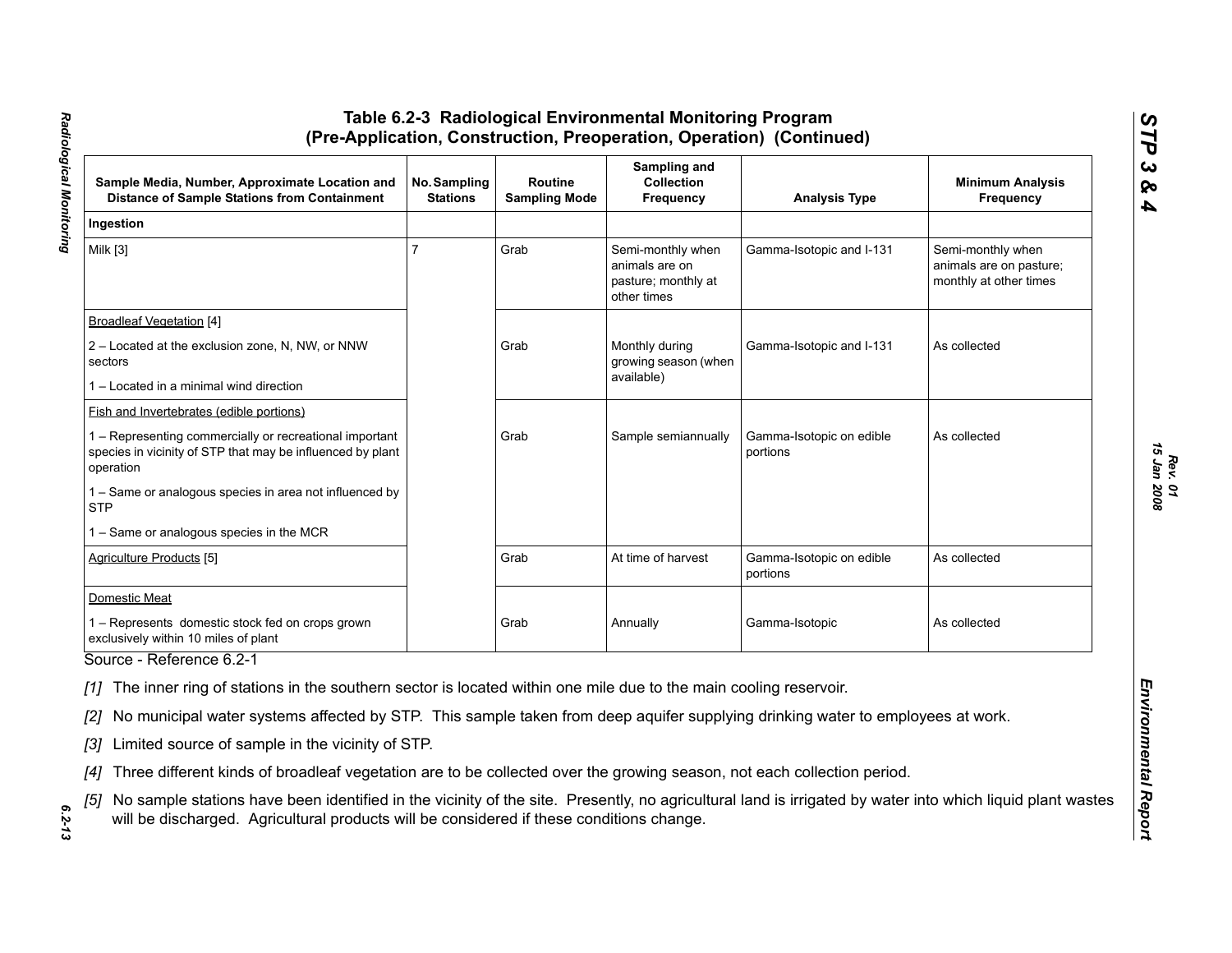| <b>Well Number</b>                                                               | Sample ID | Depth, ft below<br>ground surface |
|----------------------------------------------------------------------------------|-----------|-----------------------------------|
| Piezometer Well #415                                                             | 255       | 110                               |
| Piezometer Well #417                                                             | 256       | 100                               |
| Piezometer Well #421-02                                                          | 257       | 80                                |
| Piezometer Well #435-01                                                          | 258       | 50                                |
| Piezometer Well # 435-02                                                         | 259       | 50                                |
| Piezometer Well #437                                                             | 260       | 74                                |
| Piezometer Well #446                                                             | 205       | 78                                |
| Piezometer Well #446A                                                            | 206       | 40                                |
| Piezometer Well #447                                                             | 263       | 104                               |
| Piezometer Well #447A                                                            | 264       | 46                                |
| Piezometer Well # 602A                                                           | 266       | 40                                |
| Windmill north of heavy haul road near Well #417                                 | 267       | <b>NA</b>                         |
| Windmill east of MCR                                                             | 268       | <b>NA</b>                         |
| Water well located on private property approx.1/4<br>mile south of MCR reservoir | 245       | <b>NA</b>                         |
| Windmill south of the east corner of STP MCR on<br>private land                  | 269       | <b>NA</b>                         |
| G-901                                                                            | <b>NA</b> | Various                           |
| G-902                                                                            | <b>NA</b> |                                   |
| G-903                                                                            | <b>NA</b> |                                   |
| G-904                                                                            | <b>NA</b> |                                   |
| G-905                                                                            | <b>NA</b> |                                   |
| G-906                                                                            | <b>NA</b> |                                   |
| G-907                                                                            | <b>NA</b> |                                   |
| G-908                                                                            | <b>NA</b> |                                   |
| G-909                                                                            | <b>NA</b> |                                   |
| G-910                                                                            | <b>NA</b> |                                   |
| G-911                                                                            | <b>NA</b> |                                   |
| G-912                                                                            | <b>NA</b> |                                   |

# **Table 6.2-4 Tritium Monitoring Program**

 $\mathbf{I}$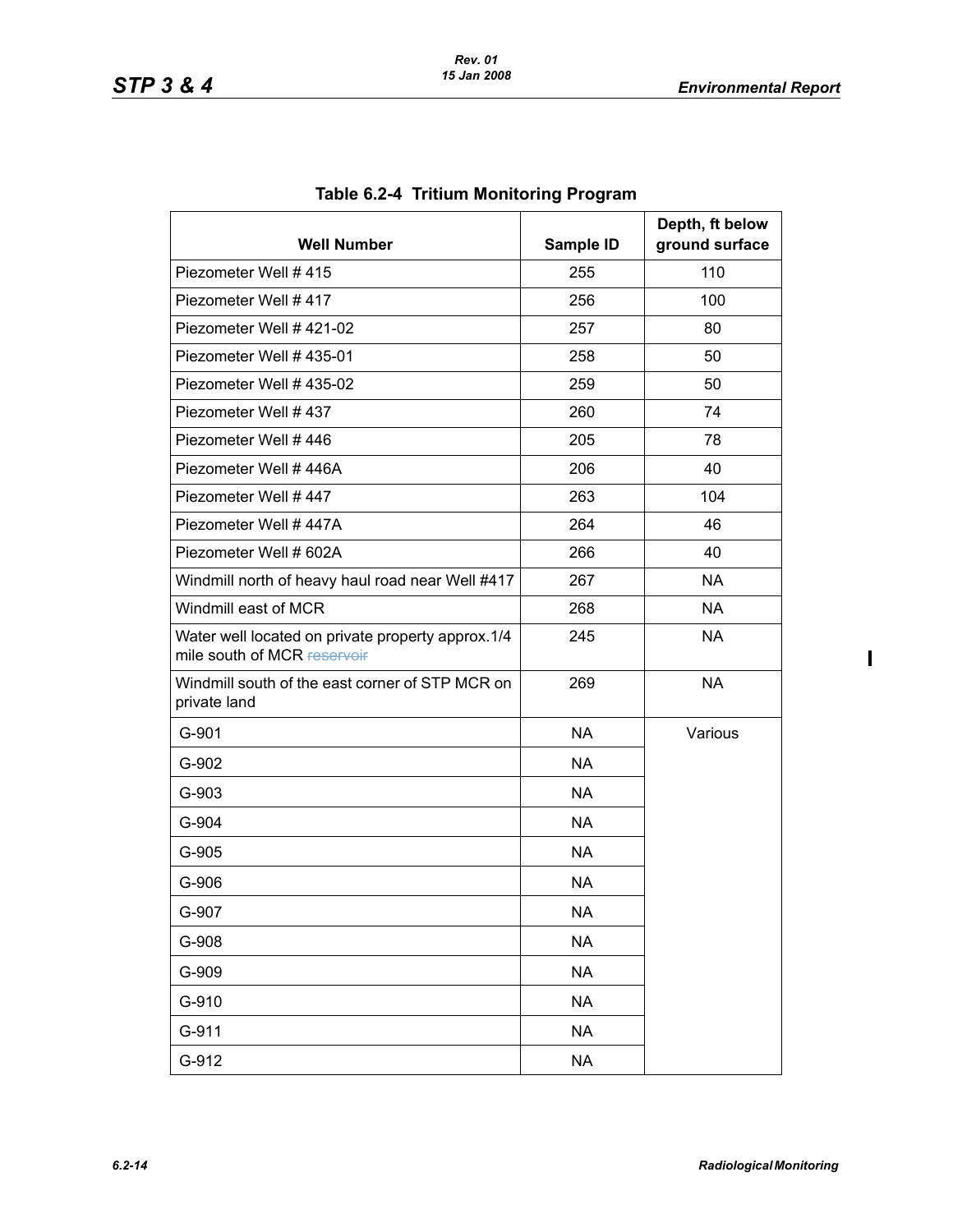$6.2 - 15$ 

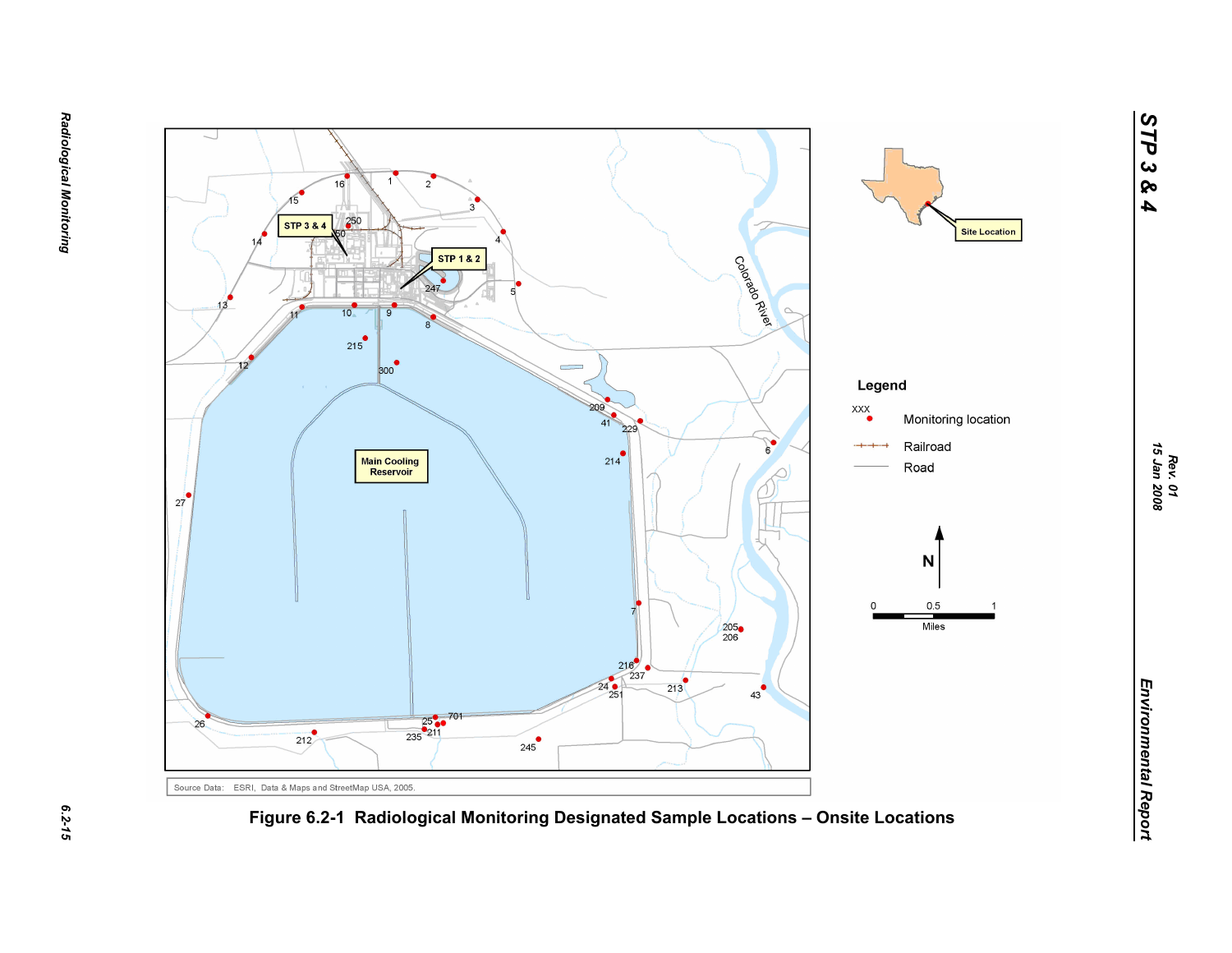